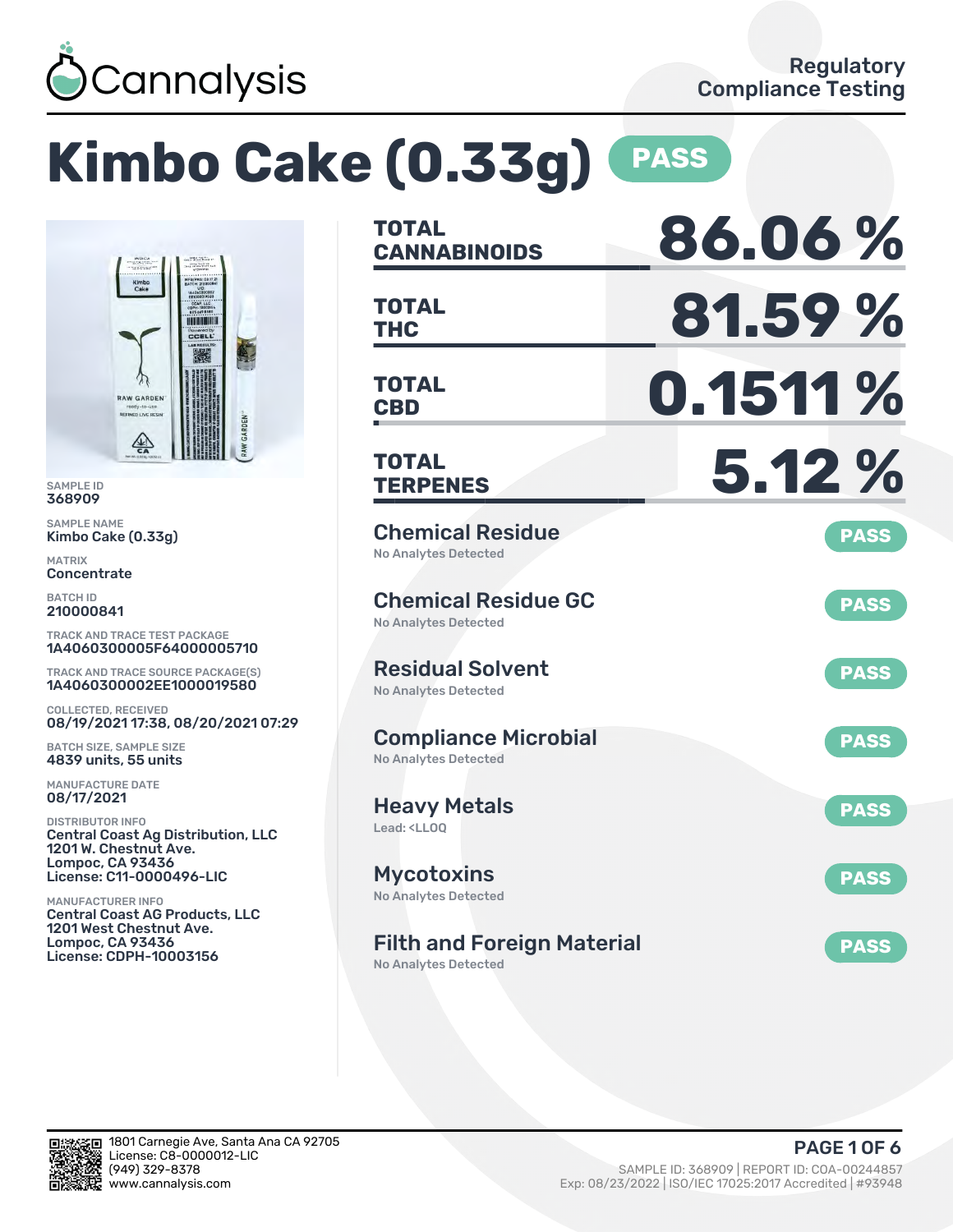

## CANNABINOID ANALYSIS

Total THC,CBD value(s) have been decarboxylated.

| TOTAL THC:          | 815.9 mg/g (81.59 %), 269.25 mg per package |
|---------------------|---------------------------------------------|
| TOTAL CBD:          | 1.511 mg/g (0.1511 %), 0.5 mg per package   |
| TOTAL CANNABINOIDS: | 860.6 mg/g (86.06 %)                        |

UNIT OF MEASUREMENT: Milligrams per Gram(mg/g)

| <b>ANALYTE</b>         | <b>RESULT</b>           | <b>LOD</b> | <b>LLOO</b> | <b>ANALYTE</b>   | <b>RESULT</b>           | <b>LOD</b> | LL <sub>00</sub> |
|------------------------|-------------------------|------------|-------------|------------------|-------------------------|------------|------------------|
| THCa                   | <b>ND</b>               | 0.5000     | 1.0000      | CBDa             | <b>ND</b>               | 0.5000     | 1.0000           |
| D9THC                  | 815.9 mg/g (81.59 %)    | 0.5000     | 1.0000      | CBD              | $1.511$ mg/g (0.1511 %) | 0.5000     | 1.0000           |
| D8THC                  | <b>ND</b>               | 0.5000     | 1.0000      | CBD <sub>v</sub> | <b>ND</b>               | 0.5000     | 1.0000           |
| <b>CBN</b>             | 1.816 mg/g $(0.1816\%)$ | 0.5000     | 1.0000      | CBCa             | <b>ND</b>               | 0.5000     | 1.0000           |
| THCva                  | <b>ND</b>               | 0.5000     | 1.0000      | <b>CBC</b>       | 2.456 mg/g (0.2456 %)   | 0.5000     | 1.0000           |
| <b>THC<sub>v</sub></b> | 3.678 mg/g (0.3678 %)   | 0.5000     | 1.0000      | CBGa             | <b>ND</b>               | 0.5000     | 1.0000           |
| ExoTHC                 | $<$ 1 mg/g              | 0.5000     | 1.0000      | <b>CBG</b>       | 35.20 mg/g (3.520 %)    | 0.5000     | 1.0000           |
| CBL.                   | <b>ND</b>               | 0.5000     | 1.0000      |                  |                         |            |                  |
|                        |                         |            |             |                  |                         |            |                  |

#### ADDITIONAL INFORMATION

| Method:     | SOP-TECH-001 | Sample Prepped: 08/20/2021 16:03 | Sample Approved: 08/22/2021 14:46  |  |
|-------------|--------------|----------------------------------|------------------------------------|--|
| Instrument: | UPLC-DAD     | Sample Analyzed: 08/20/202118:39 | Prep-Analytical Batch: 32069-26154 |  |



#### TOTAL TERPENES: 51.27 mg/g (5.127 %)

| ANALYTE                 | <b>RESULT</b>                                                                                                                                      | <b>LOD</b> | <b>LLOQ</b> |  | <b>ANALYTE</b>         | <b>RESULT</b>                                      | <b>LOD</b> | <b>LLOQ</b> |
|-------------------------|----------------------------------------------------------------------------------------------------------------------------------------------------|------------|-------------|--|------------------------|----------------------------------------------------|------------|-------------|
| 3-Carene                | <b>ND</b>                                                                                                                                          | 1.000      | 2.500       |  | Alpha bisabolol        | <ll0q< td=""><td>0.1000</td><td>0.500</td></ll0q<> | 0.1000     | 0.500       |
| Alpha cedrene           | ND                                                                                                                                                 | 1.000      | 2.500       |  | Alpha humulene         | 1.191 mg/g $(0.1191%)$                             | 0.5000     | 1.000       |
| Alpha pinene            | 2.423 mg/g (0.2423 %)                                                                                                                              | 0.1000     | 1.000       |  | Alpha terpinene        | <b>ND</b>                                          | 0.5000     | 1.000       |
| Alpha terpineol         | <lloq< td=""><td>0.3260</td><td>0.6520</td><td></td><td>Beta caryophyllene</td><td>5.165 mg/g (0.5165 %)</td><td>0.5000</td><td>1.000</td></lloq<> | 0.3260     | 0.6520      |  | Beta caryophyllene     | 5.165 mg/g (0.5165 %)                              | 0.5000     | 1.000       |
| Beta myrcene            | 8.705 mg/g (0.8705 %)                                                                                                                              | 0.5000     | 1.000       |  | Beta pinene            | 3.302 mg/g (0.3302 %)                              | 0.6070     | 1.214       |
| Borneol                 | <b>ND</b>                                                                                                                                          | 1.000      | 2.500       |  | Camphene               | <b>ND</b>                                          | 0.5000     | 1.000       |
| Camphor                 | <b>ND</b>                                                                                                                                          | 0.1000     | 0.5000      |  | Caryophyllene oxide ND |                                                    | 0.5000     | 2.500       |
| Cedrol                  | <b>ND</b>                                                                                                                                          | 0.5000     | 1.000       |  | Cis geraniol           | <b>ND</b>                                          | 1.000      | 2.500       |
| Cis nerolidol           | <b>ND</b>                                                                                                                                          | 2.500      | 5.000       |  | Eucalyptol             | <b>ND</b>                                          | 0.1000     | 0.500       |
| Fenchol                 | 1.104 mg/g $(0.1104 \%)$                                                                                                                           | 0.5000     | 1.000       |  | Fenchone               | <lloo< td=""><td>0.1000</td><td>0.500</td></lloo<> | 0.1000     | 0.500       |
| Gamma terpinene         | <b>ND</b>                                                                                                                                          | 0.1000     | 0.5000      |  | Gamma terpineol        | <b>ND</b>                                          | 0.2090     | 0.523       |
| Geranyl acetate         | ND.                                                                                                                                                | 0.1000     | 0.5000      |  | Guaiol                 | <b>ND</b>                                          | 2.500      | 5.000       |
| Isoborneol              | <b>ND</b>                                                                                                                                          | 0.5000     | 1.000       |  | Isopulegol             | <b>ND</b>                                          | 2.500      | 5.000       |
| Limonene                | 21.25 mg/g (2.125 %)                                                                                                                               | 0.5000     | 2.500       |  | Linalool               | $2.721 \,\mathrm{mg/g}$ (0.2721 %)                 | 0.5000     | 1.000       |
| Menthol                 | <b>ND</b>                                                                                                                                          | 1.000      | 2.500       |  | Ocimene 1              | <lloq< td=""><td>0.1550</td><td>0.310</td></lloq<> | 0.1550     | 0.310       |
| Ocimene 2               | 2.297 mg/g (0.2297 %)                                                                                                                              | 0.3450     | 1.725       |  | P-cymene               | <b>ND</b>                                          | 0.5230     | 1.045       |
| P-mentha-1,5-diene ND   |                                                                                                                                                    | 0.5000     | 1.000       |  | Pulegone               | <b>ND</b>                                          | 0.1000     | 0.500       |
| Sabinene                | <b>ND</b>                                                                                                                                          | 0.5000     | 1.000       |  | Terpinolene            | 3.110 mg/g $(0.3110\%)$                            | 0.1000     | 0.500       |
| Trans beta farnesene ND |                                                                                                                                                    | 2.500      | 5.000       |  | Trans geraniol         | <b>ND</b>                                          | 0.5000     | 2.500       |
| Trans nerolidol         | <b>ND</b>                                                                                                                                          | 0.5000     | 2.500       |  | Valencene              | <b>ND</b>                                          | 0.5000     | 1.000       |

UNIT OF MEASUREMENT: Milligrams per Gram(mg/g)

| ANALYTE                 | <b>RESULT</b>                                                                                                                             | <b>LOD</b> | <b>LLOQ</b> | <b>ANALYTE</b>      | <b>RESULT</b>                                       | <b>LOD</b> | <b>LLOQ</b> |
|-------------------------|-------------------------------------------------------------------------------------------------------------------------------------------|------------|-------------|---------------------|-----------------------------------------------------|------------|-------------|
| 3-Carene                | <b>ND</b>                                                                                                                                 | 1.000      | 2.500       | Alpha bisabolol     | <lloq< td=""><td>0.1000</td><td>0.5000</td></lloq<> | 0.1000     | 0.5000      |
| Alpha cedrene           | <b>ND</b>                                                                                                                                 | 1.000      | 2.500       | Alpha humulene      | 1.191 mg/g $(0.1191\%)$                             | 0.5000     | 1.000       |
| Alpha pinene            | 2.423 mg/g (0.2423 %)                                                                                                                     | 0.1000     | 1.000       | Alpha terpinene     | <b>ND</b>                                           | 0.5000     | 1.000       |
| Alpha terpineol         | <lloq< td=""><td>0.3260</td><td>0.6520</td><td>Beta caryophyllene</td><td>5.165 mg/g (0.5165 %)</td><td>0.5000</td><td>1.000</td></lloq<> | 0.3260     | 0.6520      | Beta caryophyllene  | 5.165 mg/g (0.5165 %)                               | 0.5000     | 1.000       |
| Beta myrcene            | 8.705 mg/g (0.8705 %)                                                                                                                     | 0.5000     | 1.000       | Beta pinene         | 3.302 mg/g (0.3302 %)                               | 0.6070     | 1.214       |
| Borneol                 | <b>ND</b>                                                                                                                                 | 1.000      | 2.500       | Camphene            | <b>ND</b>                                           | 0.5000     | 1.000       |
| Camphor                 | <b>ND</b>                                                                                                                                 | 0.1000     | 0.5000      | Caryophyllene oxide | ND                                                  | 0.5000     | 2.500       |
| Cedrol                  | <b>ND</b>                                                                                                                                 | 0.5000     | 1.000       | Cis geraniol        | <b>ND</b>                                           | 1.000      | 2.500       |
| Cis nerolidol           | <b>ND</b>                                                                                                                                 | 2.500      | 5.000       | Eucalyptol          | <b>ND</b>                                           | 0.1000     | 0.5000      |
| Fenchol                 | 1.104 mg/g $(0.1104 \%)$                                                                                                                  | 0.5000     | 1.000       | Fenchone            | <lloq< td=""><td>0.1000</td><td>0.5000</td></lloq<> | 0.1000     | 0.5000      |
| Gamma terpinene         | ND                                                                                                                                        | 0.1000     | 0.5000      | Gamma terpineol     | <b>ND</b>                                           | 0.2090     | 0.5230      |
| Geranyl acetate         | ND.                                                                                                                                       | 0.1000     | 0.5000      | Guaiol              | <b>ND</b>                                           | 2.500      | 5.000       |
| Isoborneol              | <b>ND</b>                                                                                                                                 | 0.5000     | 1.000       | Isopulegol          | <b>ND</b>                                           | 2.500      | 5.000       |
| Limonene                | 21.25 mg/g (2.125 %)                                                                                                                      | 0.5000     | 2.500       | Linalool            | 2.721 mg/g (0.2721 %)                               | 0.5000     | 1.000       |
| Menthol                 | <b>ND</b>                                                                                                                                 | 1.000      | 2.500       | Ocimene 1           | <lloq< td=""><td>0.1550</td><td>0.3100</td></lloq<> | 0.1550     | 0.3100      |
| Ocimene 2               | 2.297 mg/g (0.2297 %)                                                                                                                     | 0.3450     | 1.725       | P-cymene            | <b>ND</b>                                           | 0.5230     | 1.045       |
| P-mentha-1,5-diene ND   |                                                                                                                                           | 0.5000     | 1.000       | Pulegone            | <b>ND</b>                                           | 0.1000     | 0.5000      |
| Sabinene                | <b>ND</b>                                                                                                                                 | 0.5000     | 1.000       | Terpinolene         | 3.110 mg/g $(0.3110 \%)$                            | 0.1000     | 0.5000      |
| Trans beta farnesene ND |                                                                                                                                           | 2.500      | 5.000       | Trans geraniol      | <b>ND</b>                                           | 0.5000     | 2.500       |
| Trans nerolidol         | <b>ND</b>                                                                                                                                 | 0.5000     | 2.500       | Valencene           | <b>ND</b>                                           | 0.5000     | 1.000       |



PAGE 2 OF 6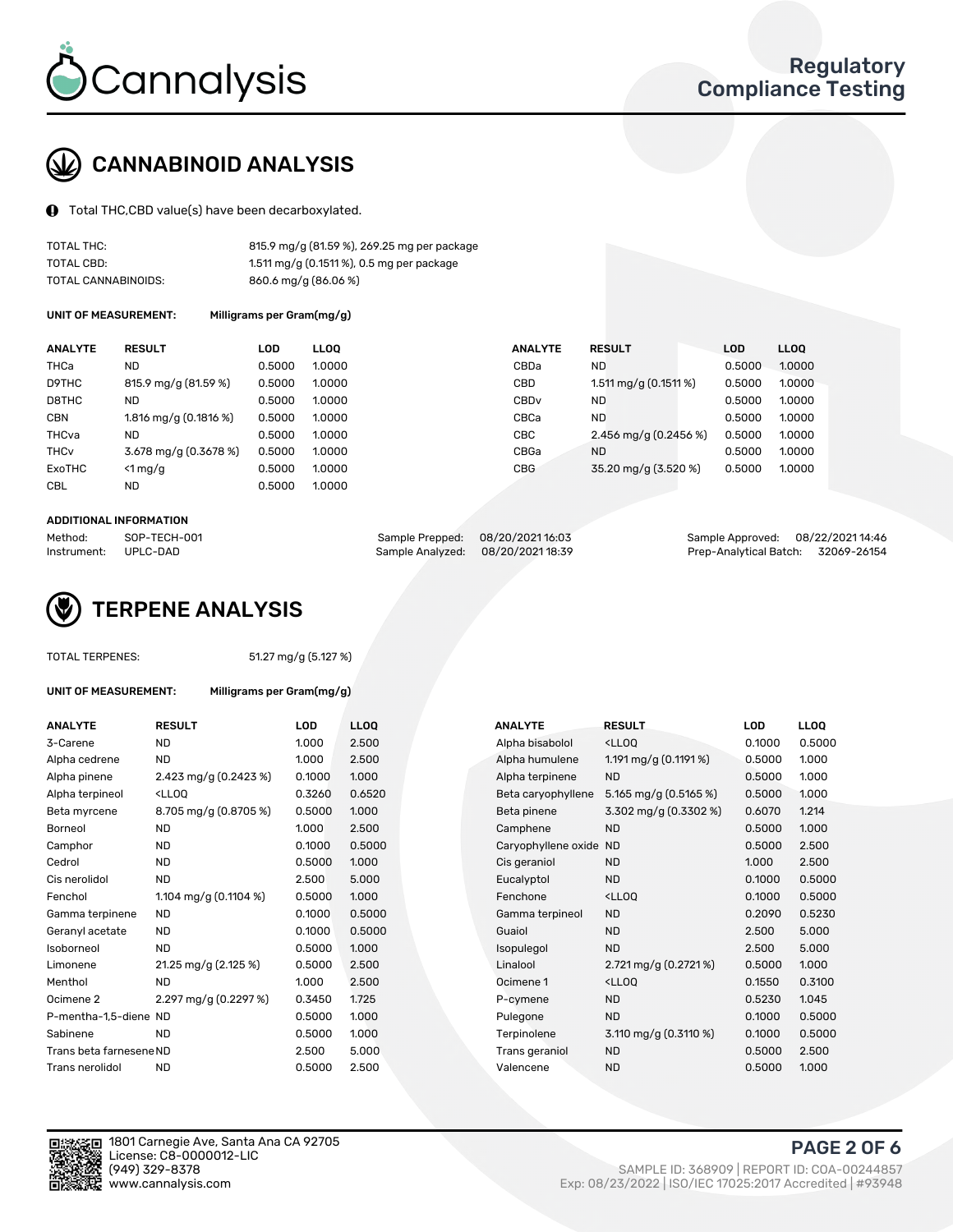

## Regulatory Compliance Testing

#### ADDITIONAL INFORMATION

Sample Analyzed: 08/20/2021 15:03

Method: SOP-TECH-027 Sample Prepped: 08/20/2021 14:59 Sample Approved: 08/21/2021 17:30



CHEMICAL RESIDUE ANALYSIS PASS

UNIT OF MEASUREMENT: Micrograms per Gram(ug/g)

| <b>ANALYTE</b>    | <b>RESULT</b> | LOD    | <b>LLOQ</b> | <b>ACTION LEVEL</b> |      | <b>ANALYTE</b>      | <b>RESULT</b> | LOD    | <b>LLOQ</b> | <b>ACTION LEVEL</b> |      |
|-------------------|---------------|--------|-------------|---------------------|------|---------------------|---------------|--------|-------------|---------------------|------|
| Abamectin         | <b>ND</b>     | 0.0200 | 0.0400      | 0.1000              | Pass | Acephate            | <b>ND</b>     | 0.0200 | 0.0400      | 0.1000              | Pass |
| Acequinocyl       | <b>ND</b>     | 0.0200 | 0.0400      | 0.1000              | Pass | Acetamiprid         | <b>ND</b>     | 0.0200 | 0.0400      | 0.1000              | Pass |
| Aldicarb          | <b>ND</b>     | 0.0200 | 0.0400      | 0.0                 | Pass | Azoxystrobin        | <b>ND</b>     | 0.0200 | 0.0400      | 0.1000              | Pass |
| Bifenazate        | <b>ND</b>     | 0.0200 | 0.0400      | 0.1000              | Pass | <b>Bifenthrin</b>   | <b>ND</b>     | 0.0200 | 0.0400      | 3.000               | Pass |
| <b>Boscalid</b>   | <b>ND</b>     | 0.0200 | 0.0400      | 0.1000              | Pass | Carbarvl            | <b>ND</b>     | 0.0200 | 0.0400      | 0.5000              | Pass |
| Carbofuran        | <b>ND</b>     | 0.0200 | 0.0400      | 0.0                 | Pass | Chlorantraniliprole | <b>ND</b>     | 0.0200 | 0.0400      | 10.00               | Pass |
| Clofentezine      | <b>ND</b>     | 0.0200 | 0.0400      | 0.1000              | Pass | Coumaphos           | <b>ND</b>     | 0.0200 | 0.0400      | 0.0                 | Pass |
| Cyfluthrin        | <b>ND</b>     | 0.4000 | 1.000       | 2.000               | Pass | Cypermethrin        | <b>ND</b>     | 0.4000 | 1.000       | 1.000               | Pass |
| Daminozide        | <b>ND</b>     | 0.0200 | 0.0400      | 0.0                 | Pass | Diazinon            | <b>ND</b>     | 0.0200 | 0.0400      | 0.1000              | Pass |
| <b>Dichlorvos</b> | <b>ND</b>     | 0.0200 | 0.0400      | 0.0                 | Pass | Dimethoate          | <b>ND</b>     | 0.0200 | 0.0400      | 0.0                 | Pass |
| Dimethomorph      | <b>ND</b>     | 0.0200 | 0.0400      | 2.000               | Pass | <b>Ethoprophos</b>  | <b>ND</b>     | 0.0200 | 0.0400      | 0.0                 | Pass |
| Etofenprox        | <b>ND</b>     | 0.0200 | 0.0400      | 0.0                 | Pass | Etoxazole           | <b>ND</b>     | 0.0200 | 0.0400      | 0.1000              | Pass |
| Fenhexamid        | <b>ND</b>     | 0.0200 | 0.0400      | 0.1000              | Pass | Fenoxycarb          | <b>ND</b>     | 0.0200 | 0.0400      | 0.0                 | Pass |
| Fenpyroximate     | <b>ND</b>     | 0.0200 | 0.0400      | 0.1000              | Pass | Fipronil            | <b>ND</b>     | 0.0400 | 0.1000      | 0.0                 | Pass |
| Flonicamid        | <b>ND</b>     | 0.0200 | 0.0400      | 0.1000              | Pass | Fludioxonil         | <b>ND</b>     | 0.0200 | 0.0400      | 0.1000              | Pass |
| Hexythiazox       | <b>ND</b>     | 0.0200 | 0.0400      | 0.1000              | Pass | Imazalil            | <b>ND</b>     | 0.0200 | 0.0400      | 0.0                 | Pass |
| Imidacloprid      | <b>ND</b>     | 0.0200 | 0.0400      | 5.000               | Pass | Kresoxim methyl     | <b>ND</b>     | 0.0200 | 0.0400      | 0.1000              | Pass |
| Malathion         | <b>ND</b>     | 0.0200 | 0.0400      | 0.5000              | Pass | Metalaxyl           | <b>ND</b>     | 0.0200 | 0.0400      | 2.000               | Pass |
| Methiocarb        | <b>ND</b>     | 0.0200 | 0.0400      | 0.0                 | Pass | Methomyl            | <b>ND</b>     | 0.0200 | 0.0400      | 1.000               | Pass |
| Mevinphos         | <b>ND</b>     | 0.0200 | 0.0400      | 0.0                 | Pass | Myclobutanil        | <b>ND</b>     | 0.0200 | 0.0400      | 0.1000              | Pass |
| Naled             | <b>ND</b>     | 0.0200 | 0.0400      | 0.1000              | Pass | Oxamyl              | <b>ND</b>     | 0.0200 | 0.0400      | 0.5000              | Pass |
| Paclobutrazol     | <b>ND</b>     | 0.0200 | 0.0400      | 0.0                 | Pass | Permethrins         | <b>ND</b>     | 0.0400 | 0.1000      | 0.5000              | Pass |
| Phosmet           | <b>ND</b>     | 0.0200 | 0.0400      | 0.1000              | Pass | Piperonyl butoxide  | <b>ND</b>     | 0.0200 | 0.0400      | 3.000               | Pass |
| Prallethrin       | <b>ND</b>     | 0.0200 | 0.0400      | 0.1000              | Pass | Propiconazole       | <b>ND</b>     | 0.0200 | 0.0400      | 0.1000              | Pass |
| Propoxur          | <b>ND</b>     | 0.0200 | 0.0400      | 0.0                 | Pass | Pyrethrins          | <b>ND</b>     | 0.0200 | 0.0400      | 0.5000              | Pass |
| Pyridaben         | <b>ND</b>     | 0.0200 | 0.0400      | 0.1000              | Pass | Spinetoram          | <b>ND</b>     | 0.0200 | 0.0400      | 0.1000              | Pass |
| Spinosad          | <b>ND</b>     | 0.0300 | 0.0700      | 0.1000              | Pass | Spiromesifen        | <b>ND</b>     | 0.0200 | 0.0400      | 0.1000              | Pass |
| Spirotetramat     | <b>ND</b>     | 0.0200 | 0.0400      | 0.1000              | Pass | Spiroxamine         | <b>ND</b>     | 0.0200 | 0.0400      | 0.0                 | Pass |
| Tebuconazole      | <b>ND</b>     | 0.0200 | 0.0400      | 0.1000              | Pass | Thiacloprid         | <b>ND</b>     | 0.0200 | 0.0400      | 0.0                 | Pass |
| Thiamethoxam      | <b>ND</b>     | 0.0200 | 0.0400      | 5.000               | Pass | Trifloxystrobin     | <b>ND</b>     | 0.0200 | 0.0400      | 0.1000              | Pass |

## ADDITIONAL INFORMATION

Method: SOP-TECH-002 Sample Prepped: 08/20/202113:27<br>Instrument: LC-MS/MS Sample Analyzed: 08/20/202113:28 Prep-Analytical Batch: 32051-26137 Prep-Analytical Batch: 32051-26137

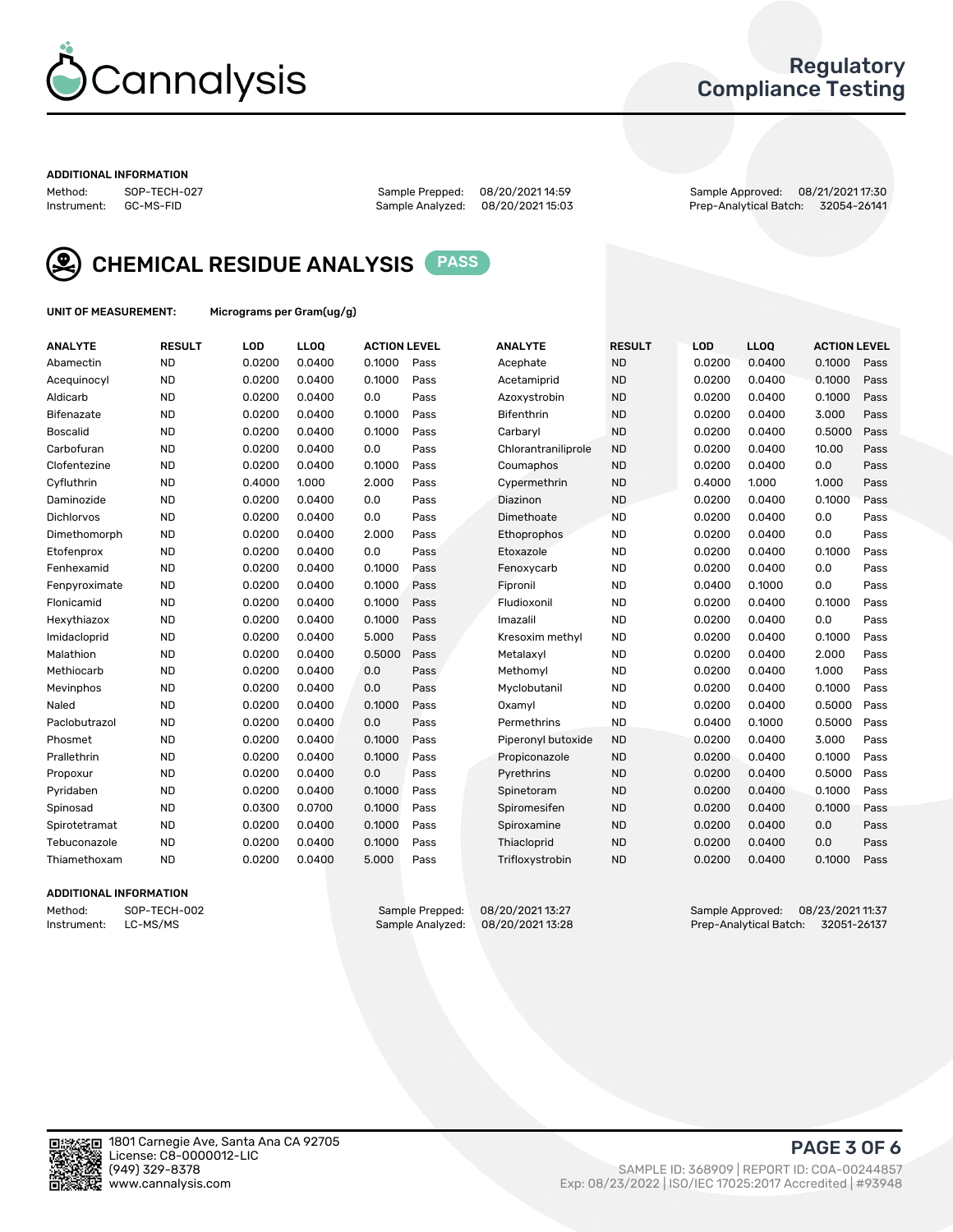

## CHEMICAL RESIDUE GC ANALYSIS PASS

| UNIT OF MEASUREMENT: | м |
|----------------------|---|
|                      |   |

licrograms per Gram(ug/g)

| <b>ANALYTE</b>                | <b>RESULT</b> | LOD    | <b>LLOO</b> | <b>ACTION LEVEL</b> |                  | <b>ANALYTE</b>   | <b>RESULT</b> | LOD    | <b>LLOO</b>            | <b>ACTION LEVEL</b> |             |
|-------------------------------|---------------|--------|-------------|---------------------|------------------|------------------|---------------|--------|------------------------|---------------------|-------------|
| Captan                        | <b>ND</b>     | 0.1000 | 0.2000      | 0.7000              | Pass             | Chlordane        | <b>ND</b>     | 0.0109 | 0.0136                 | 0.0                 | Pass        |
| Methyl parathion              | <b>ND</b>     | 0.0400 | 0.1000      | 0.0                 | Pass             | <b>PCNB</b>      | <b>ND</b>     | 0.0200 | 0.0400                 | 0.1000              | Pass        |
| Chlorfenapyr                  | <b>ND</b>     | 0.0800 | 0.1000      | 0.0                 | Pass             | Chlorpyrifos     | <b>ND</b>     | 0.0800 | 0.1000                 | 0.0                 | Pass        |
|                               |               |        |             |                     |                  |                  |               |        |                        |                     |             |
| <b>ADDITIONAL INFORMATION</b> |               |        |             |                     |                  |                  |               |        |                        |                     |             |
| Method:                       | SOP-TECH-010  |        |             |                     | Sample Prepped:  | 08/20/2021 13:28 |               |        | Sample Approved:       | 08/21/2021 14:40    |             |
| Instrument:                   | GC-MS/MS      |        |             |                     | Sample Analyzed: | 08/20/2021 13:28 |               |        | Prep-Analytical Batch: |                     | 32052-26138 |
|                               |               |        |             |                     |                  |                  |               |        |                        |                     |             |

## RESIDUAL SOLVENT ANALYSIS PASS

UNIT OF MEASUREMENT: Micrograms per Gram(ug/g)

| <b>ANALYTE</b>    | <b>RESULT</b> | LOD    | <b>LLOO</b> | <b>ACTION LEVEL</b> |      | <b>ANALYTE</b>           | <b>RESULT</b> | LOD    | LLOO  | <b>ACTION LEVEL</b> |      |
|-------------------|---------------|--------|-------------|---------------------|------|--------------------------|---------------|--------|-------|---------------------|------|
| Acetone           | <b>ND</b>     | 50.00  | 100.0       | 5000                | Pass | Acetonitrile             | <b>ND</b>     | 50.00  | 100.0 | 410.0               | Pass |
| Benzene           | <b>ND</b>     | 0.5000 | 1.000       | 1.000               | Pass | <b>Butane</b>            | <b>ND</b>     | 50.00  | 100.0 | 5000                | Pass |
| Chloroform        | <b>ND</b>     | 0.5000 | 1.000       | 1.000               | Pass | Ethanol                  | <b>ND</b>     | 50.00  | 100.0 | 5000                | Pass |
| Ethyl Acetate     | <b>ND</b>     | 50.00  | 100.0       | 5000                | Pass | <b>Ethyl Ether</b>       | <b>ND</b>     | 50.00  | 100.0 | 5000                | Pass |
| Ethylene oxide    | <b>ND</b>     | 0.5000 | 1.000       | 1.000               | Pass | Heptane                  | <b>ND</b>     | 50.00  | 100.0 | 5000                | Pass |
| Hexane            | <b>ND</b>     | 50.00  | 100.0       | 290.0               | Pass | <b>Isopropyl Alcohol</b> | <b>ND</b>     | 50.00  | 100.0 | 5000                | Pass |
| Methanol          | <b>ND</b>     | 50.00  | 100.0       | 3000                | Pass | Methylene chloride       | <b>ND</b>     | 0.5000 | 1.000 | 1.000               | Pass |
| Pentane           | <b>ND</b>     | 50.00  | 100.0       | 5000                | Pass | Propane                  | <b>ND</b>     | 50.00  | 200.0 | 5000                | Pass |
| Toluene           | <b>ND</b>     | 50.00  | 100.0       | 890.0               | Pass | Xvlenes                  | <b>ND</b>     | 50.08  | 100.0 | 2170                | Pass |
| Trichloroethylene | <b>ND</b>     | 0.5000 | 1.000       | 1.000               | Pass | 1.2-Dichloroethane       | <b>ND</b>     | 0.5000 | 1.000 | 1.000               | Pass |

### ADDITIONAL INFORMATION

Method: SOP-TECH-021 Sample Prepped: 08/20/202114:59 Sample Approved: 08/21/2021 11:00<br>Instrument: HS-GC-MS/FID Sample Analyzed: 08/20/2021 15:02 Prep-Analytical Batch: 32056-26140 Prep-Analytical Batch: 32056-26140



UNIT OF MEASUREMENT: Cycle Threshold (Ct)

| <b>ANALYTE</b> | <b>RESULT</b>              | LOD   | <b>LLOO</b> | <b>ACTION LEVEL</b> |                 | <b>ANALYTE</b>   | <b>RESULT</b> | LOD   | <b>LLOO</b>      |                  | <b>ACTION LEVEL</b> |
|----------------|----------------------------|-------|-------------|---------------------|-----------------|------------------|---------------|-------|------------------|------------------|---------------------|
| A.fumigatus    | <b>ND</b>                  | 33.00 | 0.0         | 0.0                 | Pass            | A. flavus        | <b>ND</b>     | 33.00 | 0.0              | 0.0              | Pass                |
| A. niger       | <b>ND</b>                  | 33.00 | 0.0         | 0.0                 | Pass            | A. terreus       | <b>ND</b>     | 33.00 | 0.0              | 0.0              | Pass                |
| <b>STEC</b>    | <b>ND</b>                  | 33.00 | 0.0         | 0.0                 | Pass            | Salmonella spp   | <b>ND</b>     | 33.00 | 0.0              | 0.0              | Pass                |
|                | ADDITIONAL INFORMATION     |       |             |                     |                 |                  |               |       |                  |                  |                     |
| Method:        | SOP-TECH-016, SOP-TECH-022 |       |             |                     | Sample Prepped: | 08/23/2021 07:45 |               |       | Sample Approved: | 08/23/2021 21:14 |                     |

Instrument: qPCR Sample Analyzed: 08/23/2021 07:45 Prep-Analytical Batch: 32087-26169

PAGE 4 OF 6

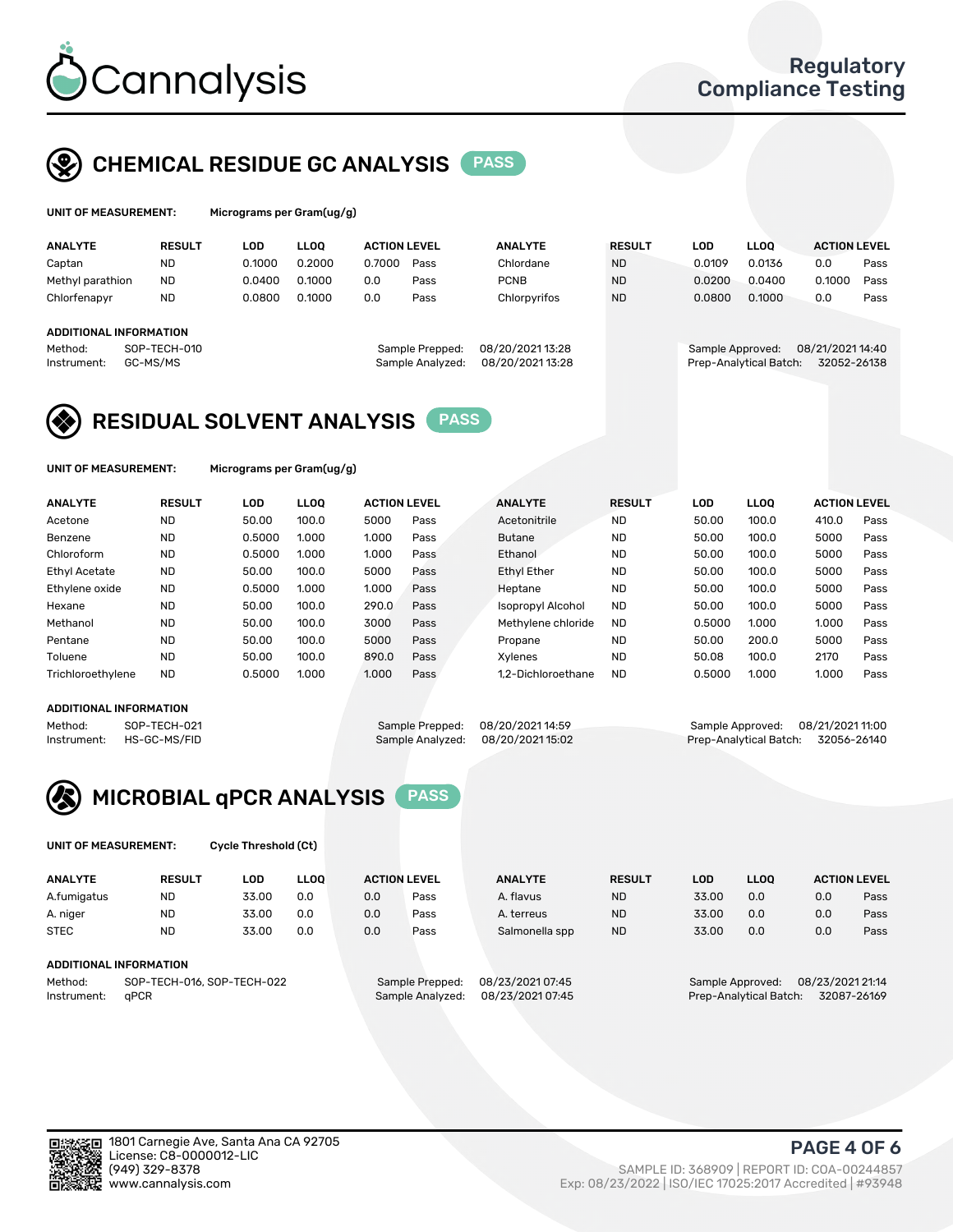



| UNIT OF MEASUREMENT:   |                                                                                                                                                                         | Micrograms per Gram(ug/g)      |             |                     |                                     |                                     |               |                  |                        |                                 |
|------------------------|-------------------------------------------------------------------------------------------------------------------------------------------------------------------------|--------------------------------|-------------|---------------------|-------------------------------------|-------------------------------------|---------------|------------------|------------------------|---------------------------------|
| <b>ANALYTE</b>         | <b>RESULT</b>                                                                                                                                                           | <b>LOD</b>                     | <b>LLOO</b> | <b>ACTION LEVEL</b> |                                     | <b>ANALYTE</b>                      | <b>RESULT</b> | <b>LOD</b>       | <b>LLOQ</b>            | <b>ACTION LEVEL</b>             |
| Arsenic                | <b>ND</b>                                                                                                                                                               | 0.0120                         | 0.1000      | 0.2000              | Pass                                | Cadmium                             | <b>ND</b>     | 0.0072           | 0.0500                 | 0.2000<br>Pass                  |
| Lead                   | <lloq< td=""><td>0.0068</td><td>0.0500</td><td>0.5000</td><td>Pass</td><td>Mercury</td><td><b>ND</b></td><td>0.0060</td><td>0.0500</td><td>0.1000<br/>Pass</td></lloq<> | 0.0068                         | 0.0500      | 0.5000              | Pass                                | Mercury                             | <b>ND</b>     | 0.0060           | 0.0500                 | 0.1000<br>Pass                  |
| Method:<br>Instrument: | <b>ADDITIONAL INFORMATION</b><br>SOP-TECH-013<br>ICP-MS                                                                                                                 |                                |             |                     | Sample Prepped:<br>Sample Analyzed: | 08/20/202115:25<br>08/21/2021 12:20 |               | Sample Approved: | Prep-Analytical Batch: | 08/23/2021 13:51<br>32066-26161 |
|                        | <b>MYCOTOXINS ANALYSIS</b>                                                                                                                                              |                                |             | <b>PASS</b>         |                                     |                                     |               |                  |                        |                                 |
| UNIT OF MEASUREMENT:   |                                                                                                                                                                         | Micrograms per Kilogram(ug/kg) |             |                     |                                     |                                     |               |                  |                        |                                 |
| <b>ANALYTE</b>         | <b>RESULT</b>                                                                                                                                                           | <b>LOD</b>                     | <b>LLOQ</b> | <b>ACTION LEVEL</b> |                                     | <b>ANALYTE</b>                      | <b>RESULT</b> | <b>LOD</b>       | <b>LLOQ</b>            | <b>ACTION LEVEL</b>             |
| Aflatoxin B1           | <b>ND</b>                                                                                                                                                               | 1.000                          | 2.000       |                     | N/A                                 | Aflatoxin B2                        | <b>ND</b>     | 2.000            | 5.000                  | N/A                             |
| Aflatoxin G1           | <b>ND</b>                                                                                                                                                               | 2.000                          | 5.000       |                     | N/A                                 | Aflatoxin G2                        | <b>ND</b>     | 2.000            | 5.000                  | N/A                             |

Total Aflatoxins ND 10.00 14.00 20.00 Pass Ochratoxin A ND 1.000 2.000 20.00 Pass

#### ADDITIONAL INFORMATION

Method: SOP-TECH-020 Sample Prepped: 08/20/2021 15:00 Sample Approved: 08/23/2021 09:52 Instrument: LC-MS/MS Sample Analyzed: 08/20/2021 15:05 Prep-Analytical Batch: 32055-26143

# FILTH & FOREIGN MATERIAL ANALYSIS PASS

UNIT OF MEASUREMENT: Filth and Foreign Matter (%, #/3g)

| <b>ANALYTE</b>                                              | <b>RESULT</b> | LOD | <b>LLOO</b> | <b>ACTION LEVEL</b>                                                        |      | <b>ANALYTE</b> | <b>RESULT</b> | LOD                                                                        | <b>LLOO</b> | <b>ACTION LEVEL</b> |      |
|-------------------------------------------------------------|---------------|-----|-------------|----------------------------------------------------------------------------|------|----------------|---------------|----------------------------------------------------------------------------|-------------|---------------------|------|
| IF RH ME                                                    | <b>ND</b>     | 0.0 | 0.0         | 1.000                                                                      | Pass | <b>IFM</b>     | <b>ND</b>     | 0.0                                                                        | 0.0         | 25.00               | Pass |
| Mold                                                        | <b>ND</b>     | 0.0 | 0.0         | 25.00                                                                      | Pass | <b>SSCD</b>    | <b>ND</b>     | 0.0                                                                        | 0.0         | 25.00               | Pass |
| ADDITIONAL INFORMATION                                      |               |     |             |                                                                            |      |                |               |                                                                            |             |                     |      |
| Method:<br>SOP-TECH-009<br>Instrument:<br>Visual Inspection |               |     |             | 08/23/2021 13:06<br>Sample Prepped:<br>08/23/202113:13<br>Sample Analyzed: |      |                |               | 08/23/2021 13:20<br>Sample Approved:<br>Prep-Analytical Batch: 32109-26179 |             |                     |      |



PAGE 5 OF 6